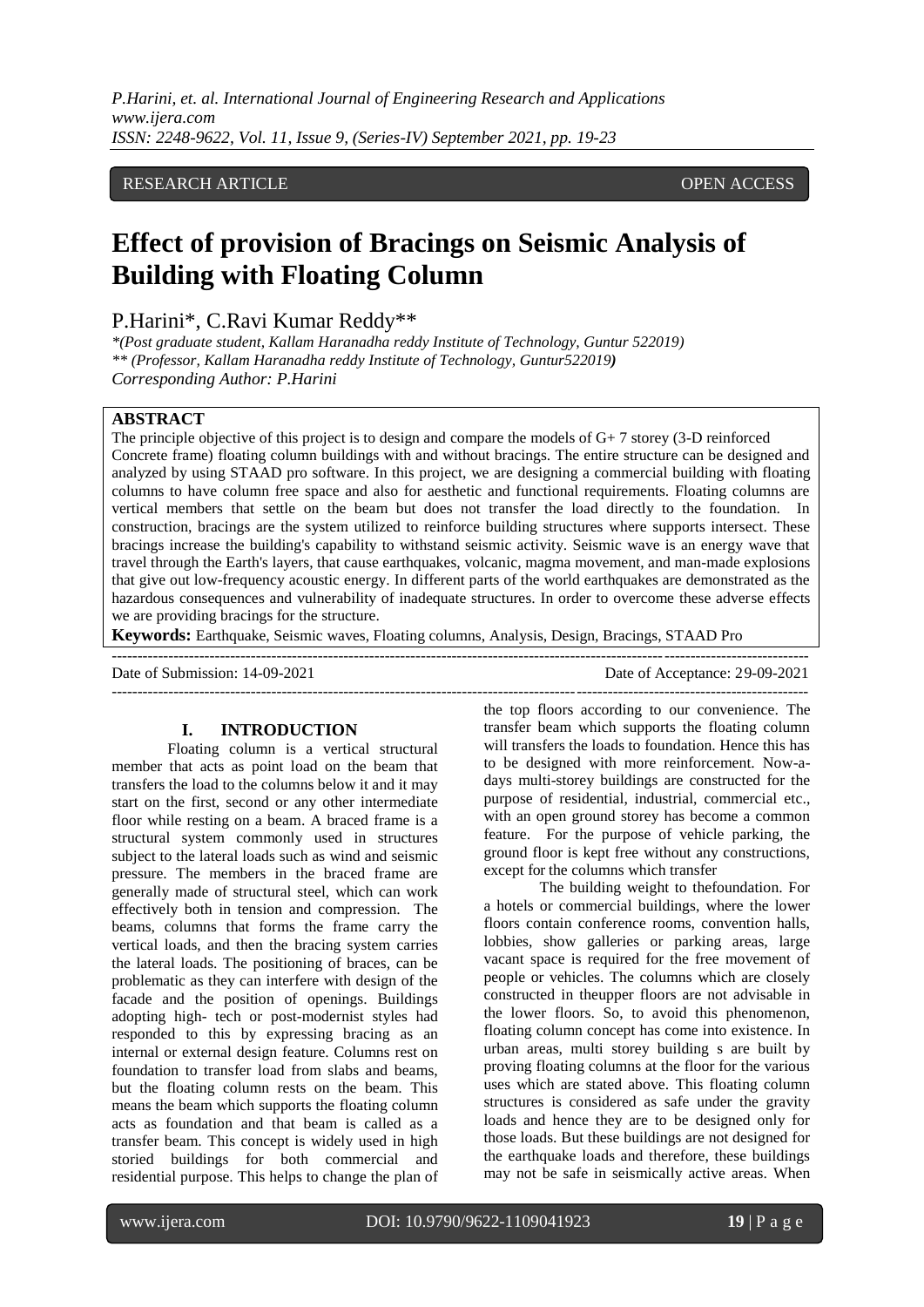floating columns are employed by the buildings, the entire earthquake of the system is shared by the column or the shear walls without considering any contribution from floating columns. Though the floating columns are discouraged, there are many projects where they are adopted and especially above the ground floor, where transfer girders are employed.

#### **II .METHODOLOGY**

The main objectives of the proposed work are: To compare the modal response of all the models like Mode shapes, Time period, Frequency. To compare the Base shear and Storey drift, Storey displacement and maximum displacement of each storey. To plot the response of the structure for the time history analysisif the structure is not properly designed and constructed with required quality they may cause large destruction of structures due to earthquakes.Response spectrum analysis is helpful procedure for seismic examination of the structure when the structure indicates linear response.Extensive literature survey by referring books and specialized papers did to comprehend essential idea of subject. Selection of an appropriate plan of G+7 storey building. Computation of the loads and also selection of preliminary crosssections of. Geometrical demonstration and structural analysis of building for various loading conditions as per IS code provisions Interpretation of results incorporate base shear, storey float and storey diversion. In the present work it is proposed that to complete seismic investigation of multistorey RCC structures utilizing Response Spectrum Analysis method considering mass irregularity with the help of STAAD Pro software.

Considering mass irregularity with the help of STAAD Pro software. A thorough literature review to understand the seismic evaluation of building structures and application by different linear and non-linear analysis has done. A hypothetical G+5 Building is selected and floating columns are provided at different levels of regular and irregular building and is modeled in STAAD Pro.Analysis of the building using linear static and nonlinear static analysis methods.

## **III. PARAMETRIC STUDY:**

1. **Physical Parameters of Building**: Length =  $50 \text{ m}$ , Width =  $32 \text{ m}$ Each Floor Height =  $3.3 \text{ m}$ Total height of building  $= 19.8$  m Live load on the floors is 3 KN/m2 **2. Criteria of concrete and steel used:** Concrete - M25 grade Steel - Fe 415 grade

#### **3. Properties:**

 Column Section= 0.70 m x 0.50 m  $= 0.60$  m x 0.50 m Beams Section=  $0.60$  m x  $0.35$  m  $= 0.55$  m x 0.35 m Slab Thickness= 0.15 m RCC Floor Height= 3.3 m

## **4. Supports:**

The base supports of the structure were assigned as fixed. The supports were generated using the STAAD.Pro support generator.

## **5. Materials for the Structure:**

The materials for the structure were specified as concrete with their various constants as per standard IS code of practice.

#### **6. Loading:**

The loadings were calculated partially manually and rest was generated using STAAD generator. The loading cases were categorized as:

Seismic load

Self-weight (include dead load from walls, floor finishes, roof treatment etc.)

- Live loads
- Wind loads
- Load combinations



Figure: Rendering view of floating columns building with bracing



Figure: Rendering view of floating columns building without bracings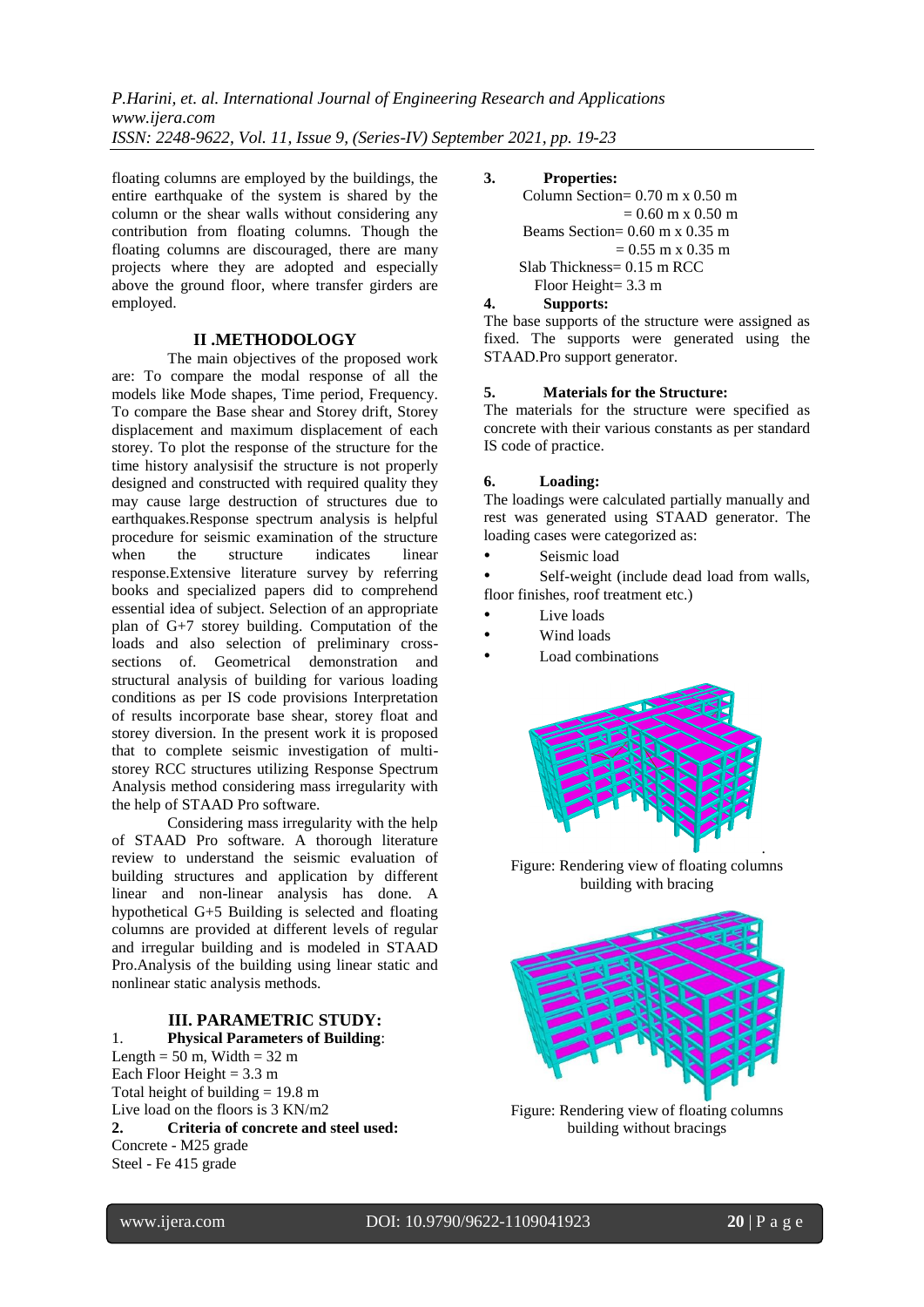## **IV. ANALYSIS AND RESULT**

The results shown explains the behavior of the nodal displacement of the whole structure which are analyzed from the building for two different models (structure with and without bracings) separately

## Table: Nodal displacement of the storey in X

| direction      |  |           |         |  |  |
|----------------|--|-----------|---------|--|--|
| No.            |  | ofModel 1 | Model 2 |  |  |
| storeys        |  |           |         |  |  |
|                |  | 1.997     | 2.014   |  |  |
|                |  | 5.579     | 5.539   |  |  |
|                |  | 9.876     | 9.390   |  |  |
|                |  | 14.945    | 13.773  |  |  |
|                |  | 18.369    | 17.885  |  |  |
| $\overline{6}$ |  | 26.689    | 20.884  |  |  |



Figure: Nodal displacement of the storey in X direction

| Table: Nodal displacement of the storey in z. |  |
|-----------------------------------------------|--|
| direction                                     |  |

| No.     | of Model 1 | Model 2 |  |
|---------|------------|---------|--|
| storeys |            |         |  |
|         | 2.332      | 2.357   |  |
|         | 5.829      | 5.889   |  |
|         | 9.449      | 9.578   |  |
|         | 13.554     | 13.447  |  |
|         | 17.723     | 17.384  |  |
|         | 20.456     | 20.010  |  |



Figure: Nodal displacement of the storey in z direction

|                | Store y Height<br>(m) | Drift (cm) |         |
|----------------|-----------------------|------------|---------|
|                |                       | Model 1    | Model 2 |
| 1              |                       |            | 0       |
| $\overline{c}$ | 3.3                   | 0.173      | 0.175   |
| $\overline{3}$ | 6.6                   | 0.301      | 0.305   |
| 4              | 9.9                   | 0.326      | 0.328   |
| 5              | 13.2                  | 0.370      | 0.361   |
| 6              | 16.5                  | 0.356      | 0.325   |
| 7              | 19.8                  | 0.245      | 0.233   |



Figure: Storey drift in X direction

| Table: Storey drift in Z direction |        |       |         |  |
|------------------------------------|--------|-------|---------|--|
| Storey                             | Height | Model | Model 2 |  |
|                                    | 0      | 0     | 0       |  |
| $\overline{2}$                     | 3.3    | 0.229 | 0.231   |  |
| 3                                  | 6.6    | 0.348 | 0.350   |  |
| 4                                  | 9.9    | 0.356 | 0.360   |  |
| 5                                  | 13.2   | 0.391 | 0.384   |  |
| 6                                  | 16.5   | 0.389 | 0.356   |  |



Figure: Storey drift in Z direction

## **V .CONCLUSION**

The present project is done using STAAD.Pro which is located in Hyderabad. The loads are calculated namely, the dead loads which depend on the unit weight of the materials used like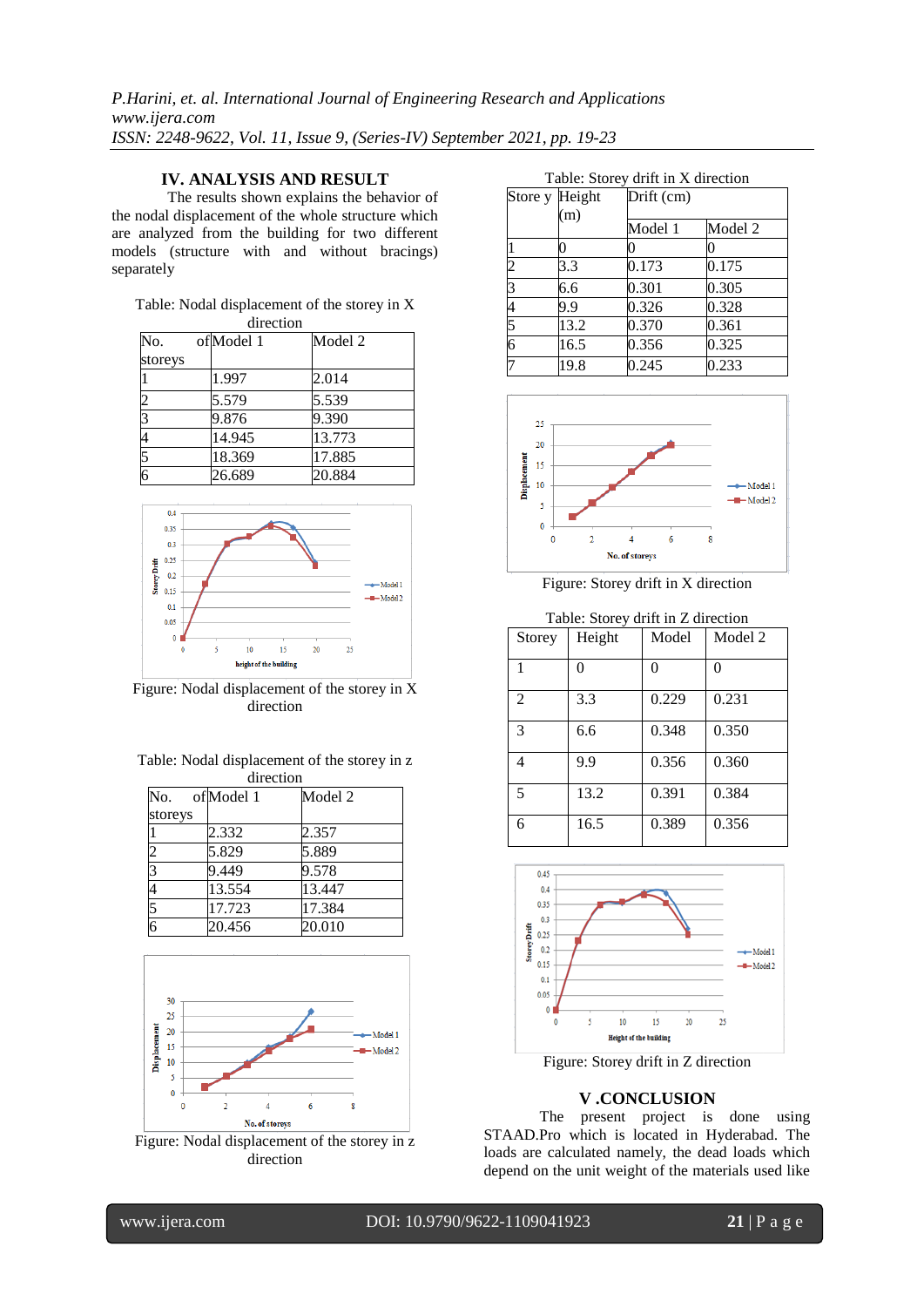concrete, bricks and the live loads using the code IS:456-2000 and HYSD bars Fe415. The safety of reinforced concrete building will depend upon the initial architectural and structural configuration of the total building, the quality of the structural analysis, design and reinforcement detailing of the building frame to achieve stability of elements and their ductile performance. Proper quality of construction and stability of the infill walls and partitions are additional safety requirements of the structure as a whole. This project mainly concentrates on the analysis and design of multistoried commercial building with all possible cases of the loadings using STAAD.Pro meeting the design challenges are described in conceptual way. We may also check the deflection of various members under the given loading combinations. Further in case of rectification it is simple to change the values at the place where error occurred and the obtained results are generated in the output. Very less space is required for the storage of the data.

Model 1: Floating column building without **Bracings** 

Model 2: Floating column building with Bracings

•The analysis outputs were noted in terms of lateral displacements and storey drifts and were tabulated on the basis of seismic analysis.

•For both the cases considered drift values follow around similar path along storey height with maximum value lying somewhere near about the middle storey. The inter storey drift also increases as the increase in the number of story's.

•For both the models considered displacement values of the model 2 i.e., building model with floating columns are reduced by providing bracings. •In all the models storey drift and displacement values are less for lower zones and it goes on increases for higher zones because the magnitude of intensity will be the more for higher zones.

•In order to minimize these effects we can provide bracings to the structure with floating columns. Bracing system has been considered most efficient measure against lateral loads all over the world.

•The storey drift and displacement is more for floating column buildings because as the columns are removed the stiffness of the building reduces and it becomes more flexible.

•By providing bracings drift and displacement values reduces as compared to model without bracings.

•In order to minimize these effects we can provide bracings to the structure with floating columns. Bracing system has been considered most efficient measure against lateral loads all over the world.

•The storey drift and displacement is more for floating column buildings because as the columns are removed the stiffness of the building reduces

and it becomes more flexible.

•By providing bracings drift and displacement values reduces as compared to model without bracings.

## **Journal Papers:**

- [1]. Sayyed O., Kushwah S.S., and Rawat A., "Effect of Infill and Mass Irregularity on RC Building under Seismic Loading", IRJET Vol: 04,: 02, pp.176-181,2017
- [2]. Khan, P. I., and Dhamge, N.R., "Seismic analysis of multistoried RCC building due to mass irregularity", IJEDR, Vol: 14, Issue: 03 pp.65-69, 2016
- [3]. Reddy A., and Fernandez R.J., "Seismic analysis of RC regular and irregular frame structures." IRJET, Vol: 02, Issue: 05, pp.115-119, 2015
- [4]. Kavya.N, Manjunatha.K et.al, "Seismic evaluation of multistory RC building with and without floating column", International journal of engineering research and technology, Vol.2, issue 6, Sep-2015, pp 361-365
- [5]. D. Annapurna, SriramNadipelli, "Comparative study of seismic analysis of a normal building and building with floating columns", International Journal of Research in Engineering and Technology, Volume: 04 Special Issue: 13 | ICISE-2015 | Dec-2015
- [6]. Mukundan H., and ManivelS.,"Effect of Vertical Stiffness Irregularity on Multi-Storey Shear Wall-framed Structures using Response
- [7]. Srikanth M.K., Yogeendra R. Holebagilu, "Seismic response of complex buildings with floating columns for zone II and zone V" IEEE Trans. Power System, vol. 19, no. 1, pp. 356– 365, 2014.
- [8]. T. Raja Sekhar, P.V. Prasad, "Study of behavior of seismic analysis of multistoried building with and without floating column" IEEE Trans. Power System, vol. 19, no. 1, pp. 356–365, 2014
- [9]. Mayuri D. Bhagwat, Dr.P.S.Patil, "Comparative Study of Performance of RCC Multistory Building forKoyna and Bhuj Earthquakes" inIJATES, Vol: 02, Issue: 07, pp.67-72, 2014.
- [10]. Susanta Banerjee and Dr. Sanjaya KPatro(2014)-Estimation of park-Ang damage index for floating column building with infill wall., 55th Annual Technical, Journal of Orissa State Centre,Institute of Engineers(India),2014, pp.211-217.
- [11]. Mahdi T, and Soltangharaie V., "Static and Dynamic Analyses of Asymmetric